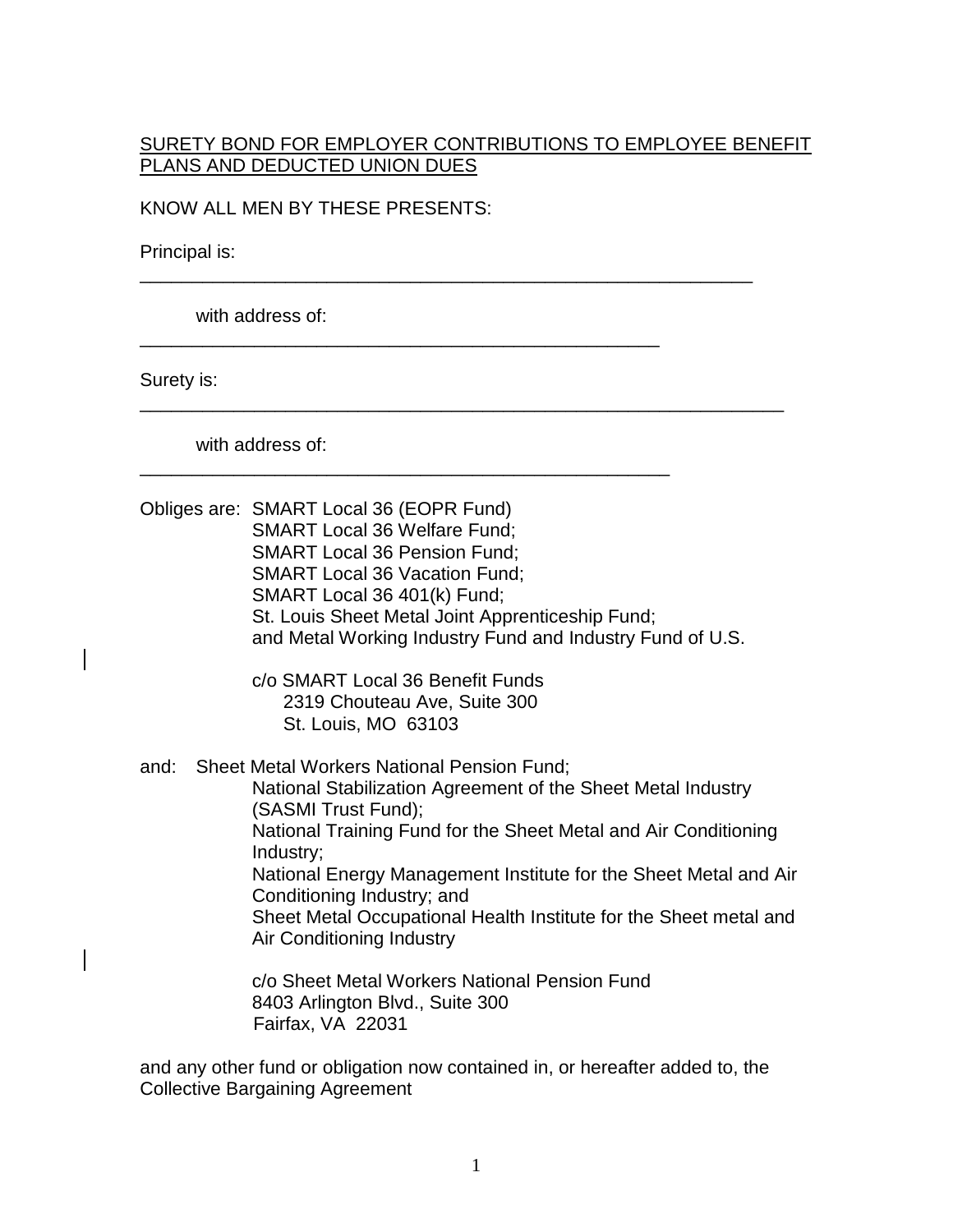Collective Bargaining Agreement means any agreement, as amended from time to time, with Sheet Metal International Association, Local 36, to which Principal has assented or otherwise become bound providing for payment of contributions on account of work by such employees to one or more of the Obligee employee benefit trust funds, listed above, and for payment of deducted Union dues (EOPR Fund);

WHEREAS, Principal has agreed, or is about to agree, to abide by a Collective Bargaining Agreement; and

WHEREAS, it is the purpose of this Bond for Surety to guarantee payments by Principal of any amounts due under a Collective Bargaining Agreement (including any interest, liquidated damages, and collection expenses) severally to each of the Obliges listed above to the dollar limit specified below which is the maximum amount payable by Surety, whether paid to one of the Obliges or to two or more of the Obliges collectively. Upon payment of the maximum dollar limit specified below by the Surety, the Oblige or Obliges to who such amount has been paid are authorized to release Surety from any further obligation under this Bond.

NOW THEREFORE, we, as Principal and Surety are held and firmly bound, jointly and severally, unto Oblige in the full and just sum of

\_\_\_\_\_\_\_\_\_\_\_\_\_\_\_\_\_\_\_\_\_\_\_\_\_\_\_\_\_\_\_\_\_\_\_\_\_\_\_\_\_\_\_\_\_\_\_\_ (\$\_\_\_\_\_\_\_\_\_\_\_\_), to the payment of which, well and truly to be made, the Principal and Surety hereby bind themselves, their heirs, executors, administrators, successors and assigns.

The condition of this Bond is that if all payments due to all of the Obliges are paid in full when due by Principal as provided in any Collective Bargaining Agreement, then Principal and Surety shall have no obligations to make payments under this Bond; otherwise, the obligation of Principal and Surety to make such payments, to the limit specified in this Bond, shall remain in full force and effect. In the event the amounts due under the Collective Bargaining Agreement to such employees, to fringe benefit trust funds, and to Sheet Metal Workers Local 36 (EOPR Fund), and for other obligations exceed the limit specified above in the Bond, the allocation of payment under the Bond — both as to allocation between funds and as to allocation between jobs on which the liability was incurred — will be made, in accordance with the terms of the Collective Bargaining Agreement and the Trust Fund Agreements, in the manner that best serves the interests of such employees and participants, and not at the discretion of the Surety or its principal

This Bond is effective from its Effective Date, until it is terminated as provided herein.